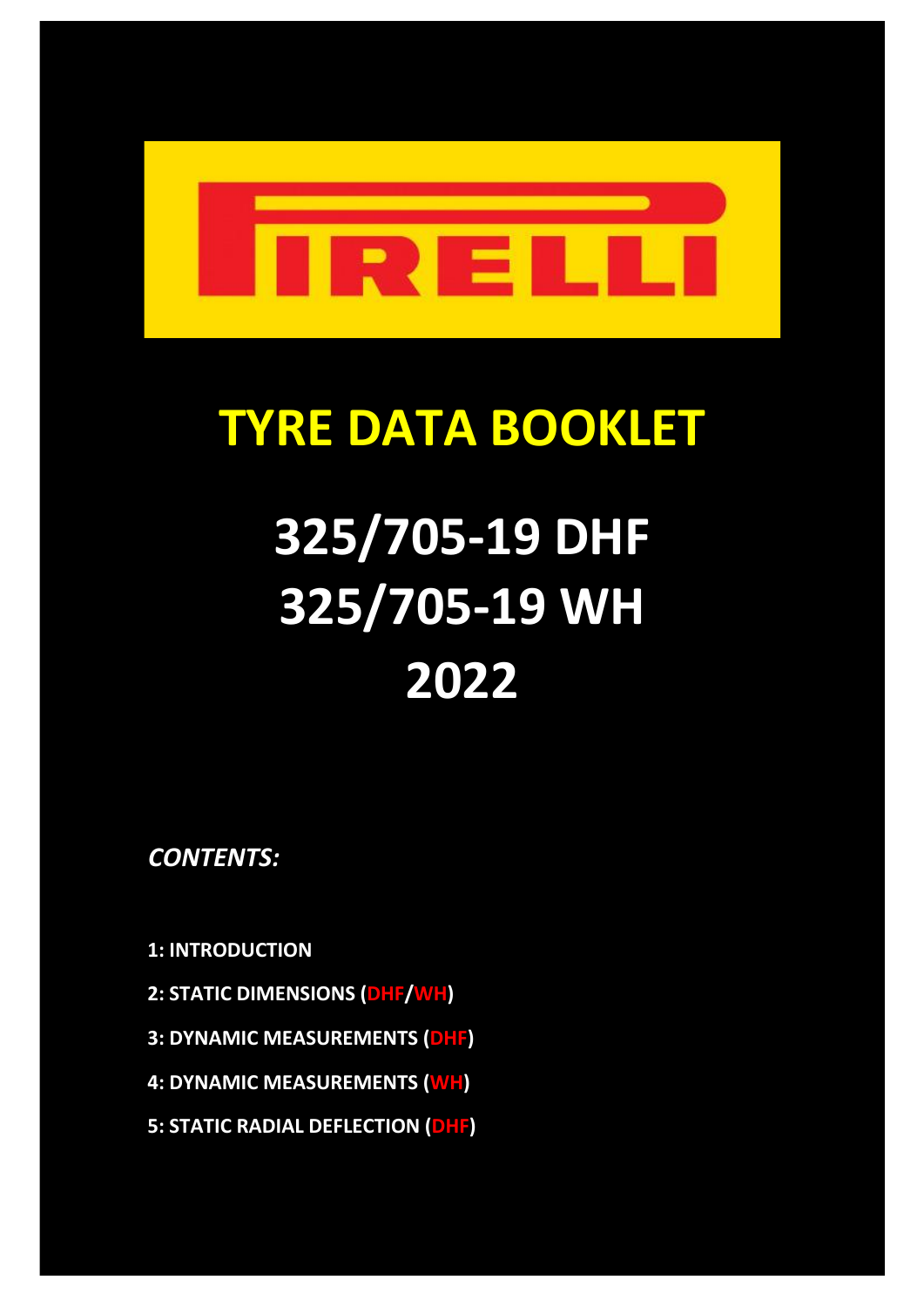

### *INTRODUCTION*

#### **INTRODUCTION**

This document provides the user with technical information regarding several aspects of the tyre characteristics. The data was acquired using indoor testing methods on physical tyres.

For individual car fitments, usage guidelines and prescriptions for camber and pressure please refer to the relevent Pirelli Technical Booklet, which is included as part of this Pirelli Data Package.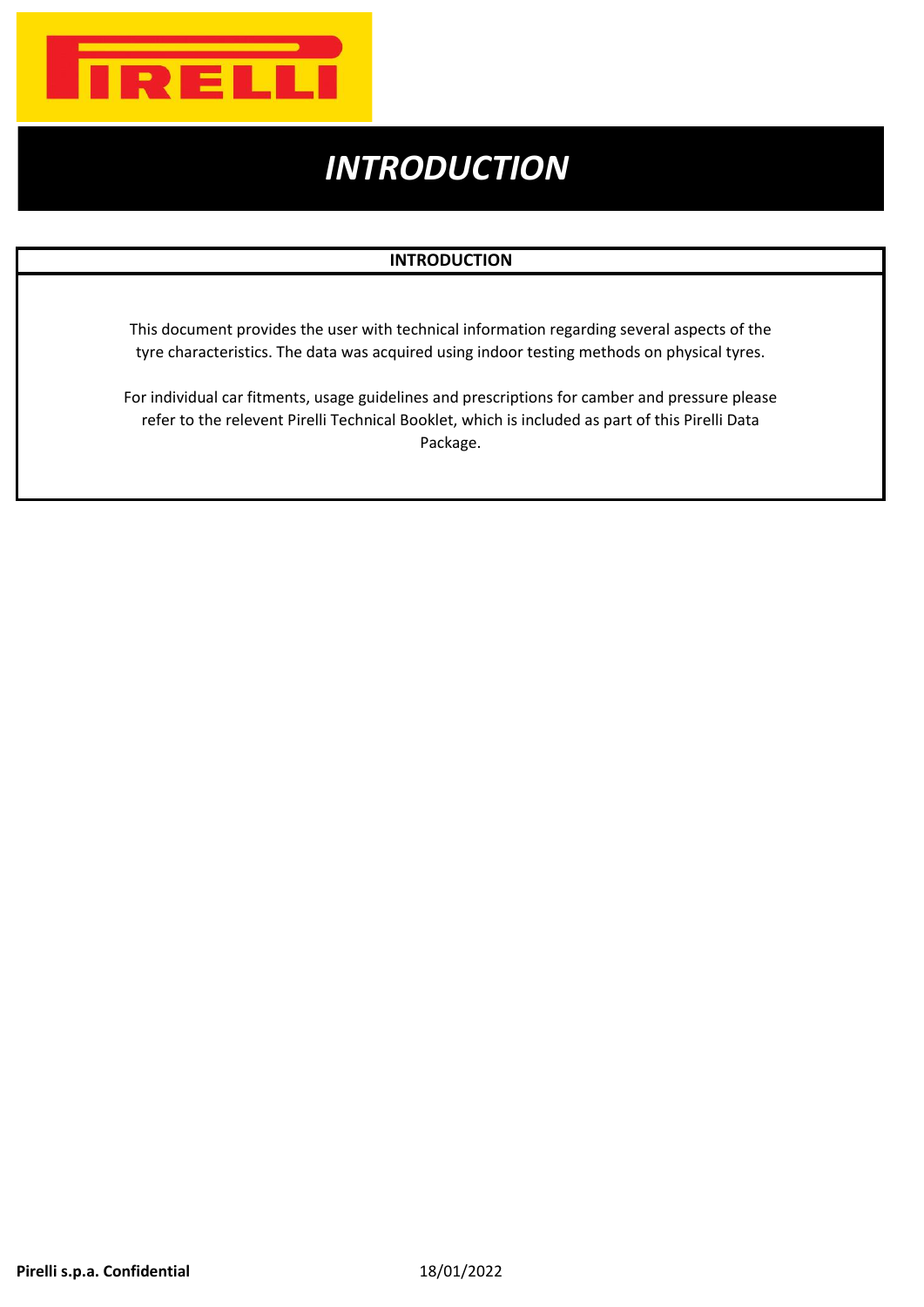

## *STATIC MEASUREMENTS*

| <b>Slick Tyres</b>     |                |               |                         |      |  |  |  |  |  |
|------------------------|----------------|---------------|-------------------------|------|--|--|--|--|--|
| Size &                 | Nominal Weight | Max Width (C) | Circumference $(\pi D)$ |      |  |  |  |  |  |
| (kilograms)<br>Fitment |                | (mm)          | (mm)                    | (mm) |  |  |  |  |  |
| 325/705-19             |                |               |                         |      |  |  |  |  |  |
| <b>DHF</b>             | 11.2           | 347           | 2216                    | 325  |  |  |  |  |  |
| 19"x13.0J              |                |               |                         |      |  |  |  |  |  |

| <b>Wet Tyres</b> |                |               |                      |                  |  |  |  |  |  |
|------------------|----------------|---------------|----------------------|------------------|--|--|--|--|--|
| Size &           | Nominal Weight | Max Width (C) | Circumference $(nD)$ | Tread Width (Cb) |  |  |  |  |  |
| <b>Fitment</b>   | (kilograms)    | (mm)          | (mm)                 | (mm)             |  |  |  |  |  |
| 325/705-19       |                |               |                      |                  |  |  |  |  |  |
| <b>WH</b>        | ΝA             | ΝA            | ΝA                   | ΝA               |  |  |  |  |  |
| 19"x13.0J        |                |               |                      |                  |  |  |  |  |  |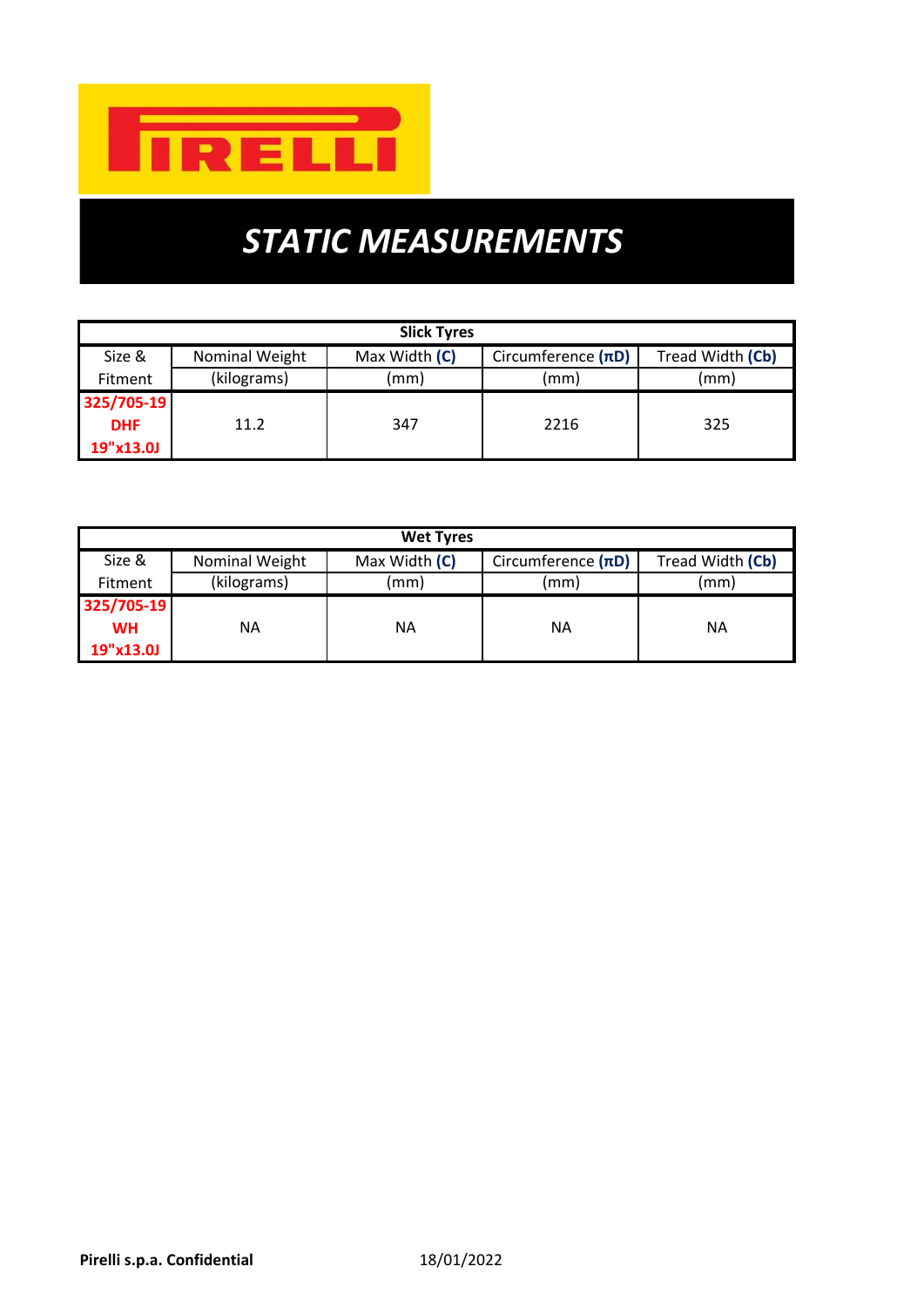

#### **DYNAMIC MEASUREMENTS @ 2.0bar (29psi), CA 0.0°**

#### *325/705-19x13.0J DHF*

SPEED [km/h]

SPEED [km/h]

|           |       |       | LOAD [kg] |       |       |        |                  | LOAD [kg] |       |       |       |       |
|-----------|-------|-------|-----------|-------|-------|--------|------------------|-----------|-------|-------|-------|-------|
|           | 150   | 300   | 450       | 600   | 750   |        |                  | 150       | 300   | 450   | 600   | 750   |
| <b>20</b> | 348.5 | 343.7 | 339.1     | 334.2 | 329.5 |        | 20I              | 348.2     | 346.9 | 346.4 | 346.0 | 345.7 |
| 60        | 348.5 | 343.8 | 339.3     | 334.5 | 329.7 |        | 60               | 348.1     | 346.9 | 346.4 | 346.1 | 345.8 |
| 100       | 348.7 | 344.0 | 339.6     | 334.9 | 330.0 |        | 100 <sub>1</sub> | 348.2     | 347.0 | 346.5 | 346.2 | 345.9 |
| 140       | 348.9 | 344.4 | 340.0     | 335.3 | 330.4 | [km/h] | 140 <b>1</b>     | 348.3     | 347.2 | 346.7 | 346.4 | 346.1 |
| 180       | 349.2 | 344.8 | 340.5     | 335.8 | 330.9 |        | 180              | 348.6     | 347.4 | 347.0 | 346.7 | 346.4 |
| 220       | 349.7 | 345.4 | 341.1     | 336.5 | 331.6 | SPEED  | 220              | 349.0     | 347.8 | 347.3 | 347.1 | 346.8 |
| 260       | 350.2 | 346.1 | 341.8     | 337.2 | 332.3 |        | <b>260</b>       | 349.5     | 348.3 | 347.8 | 347.5 | 347.2 |
| 280       | 350.6 | 346.5 | 342.2     | 337.6 | 332.8 |        | <b>280</b>       | 349.7     | 348.5 | 348.1 | 347.7 | 347.5 |
| 300       | 350.9 | 347.0 | 342.6     | 338.0 | 333.2 |        | 300              | 350.0     | 348.8 | 348.3 | 348.0 | 347.8 |

#### *LOADED RADIUS ROLLING RADIUS*

|      | LOAD [kg] |       |       |       |       |  |  |  |  |  |  |
|------|-----------|-------|-------|-------|-------|--|--|--|--|--|--|
|      | 150       | 300   | 450   | 600   | 750   |  |  |  |  |  |  |
| 20   | 348.2     | 346.9 | 346.4 | 346.0 | 345.7 |  |  |  |  |  |  |
| 60   | 348.1     | 346.9 | 346.4 | 346.1 | 345.8 |  |  |  |  |  |  |
| 100  | 348.2     | 347.0 | 346.5 | 346.2 | 345.9 |  |  |  |  |  |  |
| 140  | 348.3     | 347.2 | 346.7 | 346.4 | 346.1 |  |  |  |  |  |  |
| 180l | 348.6     | 347.4 | 347.0 | 346.7 | 346.4 |  |  |  |  |  |  |
| 220I | 349.0     | 347.8 | 347.3 | 347.1 | 346.8 |  |  |  |  |  |  |
| 260l | 349.5     | 348.3 | 347.8 | 347.5 | 347.2 |  |  |  |  |  |  |
| 280  | 349.7     | 348.5 | 348.1 | 347.7 | 347.5 |  |  |  |  |  |  |
| 300  | 350.0     | 348.8 | 348.3 | 348.0 | 347.8 |  |  |  |  |  |  |



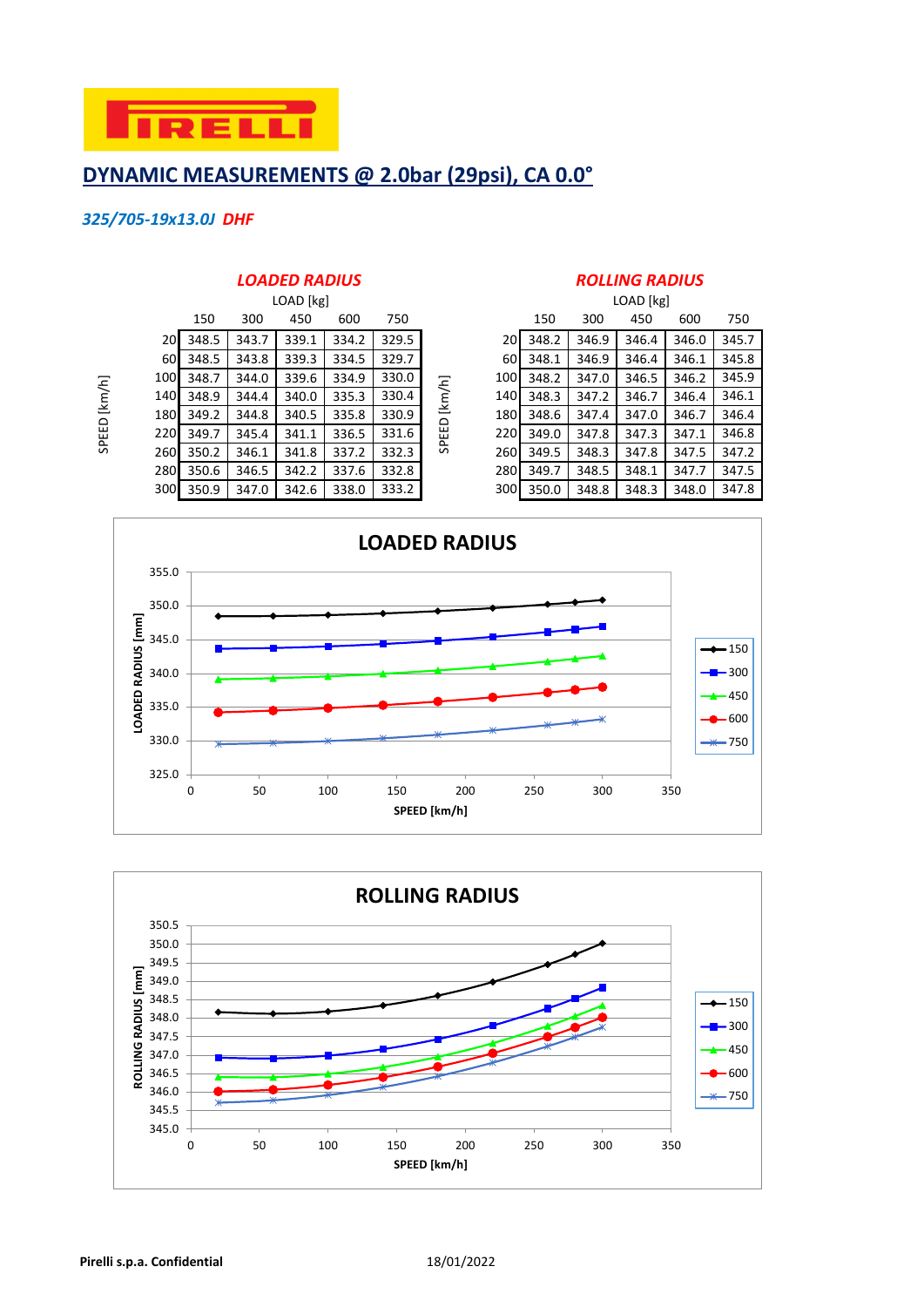

#### **DYNAMIC MEASUREMENTS @ 2.0bar (29psi), CA 0.0°**

#### *325/705-19x13.0 WH*

#### 200 300 400 500 600 200 300 400 500 600 20 346.7 346.7 341.3 335.4 20 347.7 345.3 345.3 60 347.0 341.5 335.6  $\leq$  60 347.6 345.2 344.1 100 347.3 341.9 336.2 100 347.9 345.5 344.3 140 347.7 | 342.5 | 336.8 <del>| 336.8 | 348.3 | 345.8 | 344.7</del> 180 348.0 342.9 342.9 337.2  $\frac{8}{6}$  348.8 346.3 346.3 345.1 SPEED [km/h] LOAD [kg]

#### *LOADED RADIUS ROLLING RADIUS*

|                 | LOAD [kg] |     |       |     |       |            |              | LOAD [kg] |     |       |     |       |
|-----------------|-----------|-----|-------|-----|-------|------------|--------------|-----------|-----|-------|-----|-------|
|                 | 200       | 300 | 400   | 500 | 600   |            |              | 200       | 300 | 400   | 500 | 600   |
| 20 <sup>1</sup> | 346.7     |     | 341.3 |     | 335.4 |            | 20           | 347.7     |     | 345.3 |     | 344.0 |
| 60I             | 347.0     |     | 341.5 |     | 335.6 | [km/h]     | 60           | 347.6     |     | 345.2 |     | 344.1 |
| 100 <b>1</b>    | 347.3     |     | 341.9 |     | 336.2 |            | 100          | 347.9     |     | 345.5 |     | 344.3 |
| 140I            | 347.7     |     | 342.5 |     | 336.8 | 읎          | 140 <b>1</b> | 348.3     |     | 345.8 |     | 344.7 |
| 180             | 348.0     |     | 342.9 |     | 337.2 | <b>SPE</b> | <b>180</b>   | 348.8     |     | 346.3 |     | 345.1 |
| 220             | 348.6     |     | 343.2 |     | 337.6 |            | 220          | 349.4     |     | 346.8 |     | 345.6 |



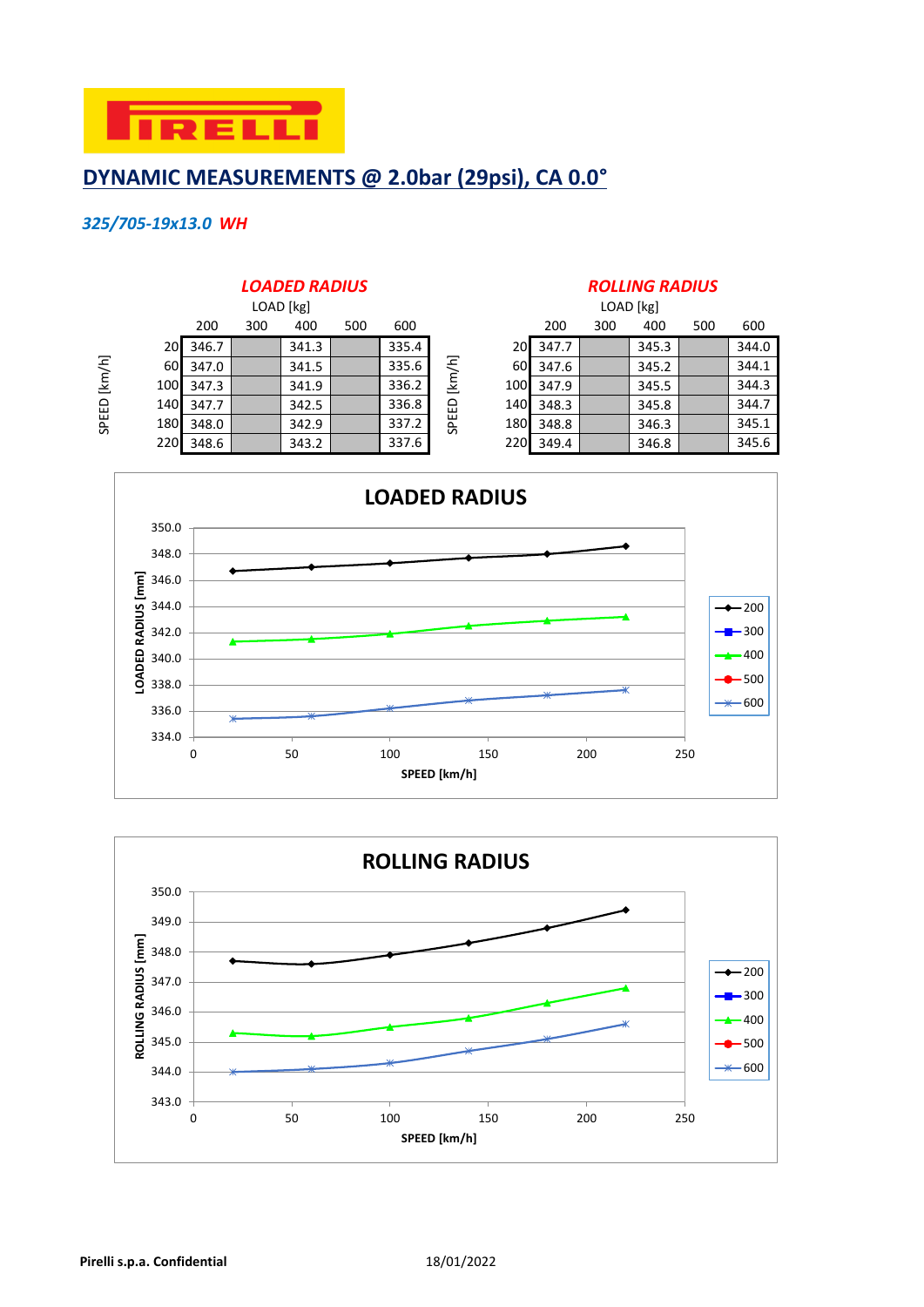

#### *STATIC RADIAL DEFLECTION – 325/705-19x13.0J @ CA 0.0 ° DHF*

|           | <b>Inflation Pressure [bar]</b> |      |      |      |      |      |      |  |  |
|-----------|---------------------------------|------|------|------|------|------|------|--|--|
| Load [kg] | 2.6                             | 2.4  | 2.2  | 2.0  | 1.8  | 1.6  | 1.4  |  |  |
| 0         | 0.0                             | 0.0  | 0.0  | 0.0  | 0.0  | 0.0  | 0.0  |  |  |
| 25        | 0.9                             | 1.0  | 1.0  | 1.1  | 1.1  | 1.2  | 1.2  |  |  |
| 50        | 1.8                             | 1.8  | 1.9  | 2.0  | 2.1  | 2.2  | 2.2  |  |  |
| 75        | 2.5                             | 2.6  | 2.7  | 2.8  | 3.0  | 3.1  | 3.3  |  |  |
| 100       | 3.2                             | 3.4  | 3.5  | 3.7  | 3.9  | 4.1  | 4.4  |  |  |
| 125       | 4.2                             | 4.3  | 4.4  | 4.7  | 5.0  | 5.2  | 5.5  |  |  |
| 150       | 4.7                             | 4.9  | 5.2  | 5.4  | 5.8  | 6.0  | 6.4  |  |  |
| 175       | 5.4                             | 5.5  | 5.8  | 6.1  | 6.5  | 6.7  | 7.3  |  |  |
| 200       | 5.9                             | 6.2  | 6.4  | 6.8  | 7.1  | 7.5  | 8.2  |  |  |
| 225       | 6.4                             | 6.7  | 6.9  | 7.5  | 7.8  | 8.2  | 9.1  |  |  |
| 250       | 7.0                             | 7.2  | 7.6  | 8.1  | 8.5  | 9.0  | 10.0 |  |  |
| 275       | 7.6                             | 7.8  | 8.2  | 8.8  | 9.1  | 9.7  | 10.8 |  |  |
| 300       | 8.2                             | 8.3  | 8.7  | 9.5  | 9.8  | 10.4 | 11.7 |  |  |
| 325       | 8.7                             | 8.9  | 9.3  | 10.2 | 10.5 | 11.2 | 12.5 |  |  |
| 350       | 9.4                             | 9.5  | 9.9  | 10.8 | 11.2 | 12.0 | 13.5 |  |  |
| 375       | 9.9                             | 10.0 | 10.4 | 11.4 | 11.9 | 12.8 | 14.2 |  |  |
| 400       | 10.4                            | 10.5 | 11.1 | 12.0 | 12.6 | 13.6 | 15.1 |  |  |
| 425       | 10.9                            | 11.0 | 11.7 | 12.6 | 13.3 | 14.4 | 15.9 |  |  |
| 450       | 11.5                            | 11.6 | 12.3 | 13.2 | 14.0 | 15.2 | 16.7 |  |  |
| 475       | 12.1                            | 12.1 | 12.9 | 13.8 | 14.8 | 15.9 | 17.5 |  |  |
| 500       | 12.6                            | 12.7 | 13.5 | 14.5 | 15.5 | 16.7 | 18.3 |  |  |
| 525       | 13.2                            | 13.3 | 14.2 | 15.2 | 16.3 | 17.6 | 19.2 |  |  |
| 550       | 13.6                            | 13.9 | 14.8 | 15.8 | 17.0 | 18.4 | 20.1 |  |  |
| 575       | 14.1                            | 14.5 | 15.4 | 16.5 | 17.7 | 19.2 | 21.0 |  |  |
| 600       | 14.7                            | 15.0 | 16.0 | 17.2 | 18.5 | 19.9 | 21.7 |  |  |
| 625       | 15.2                            | 15.7 | 16.7 | 17.8 | 19.2 | 20.7 | 22.6 |  |  |
| 650       | 15.7                            | 16.2 | 17.3 | 18.5 | 19.9 | 21.4 | 23.4 |  |  |
| 675       | 16.3                            | 16.8 | 17.9 | 19.2 | 20.5 | 22.2 | 24.2 |  |  |
| 700       | 16.9                            | 17.4 | 18.6 | 19.8 | 21.2 | 22.9 | 25.0 |  |  |
| 725       | 17.4                            | 18.0 | 19.1 | 20.5 | 22.0 | 23.7 | 25.8 |  |  |
| 750       | 18.0                            | 18.5 | 19.7 | 21.1 | 22.7 | 24.4 | 26.6 |  |  |
| 775       |                                 |      |      |      |      |      |      |  |  |
| 800       |                                 |      |      |      |      |      |      |  |  |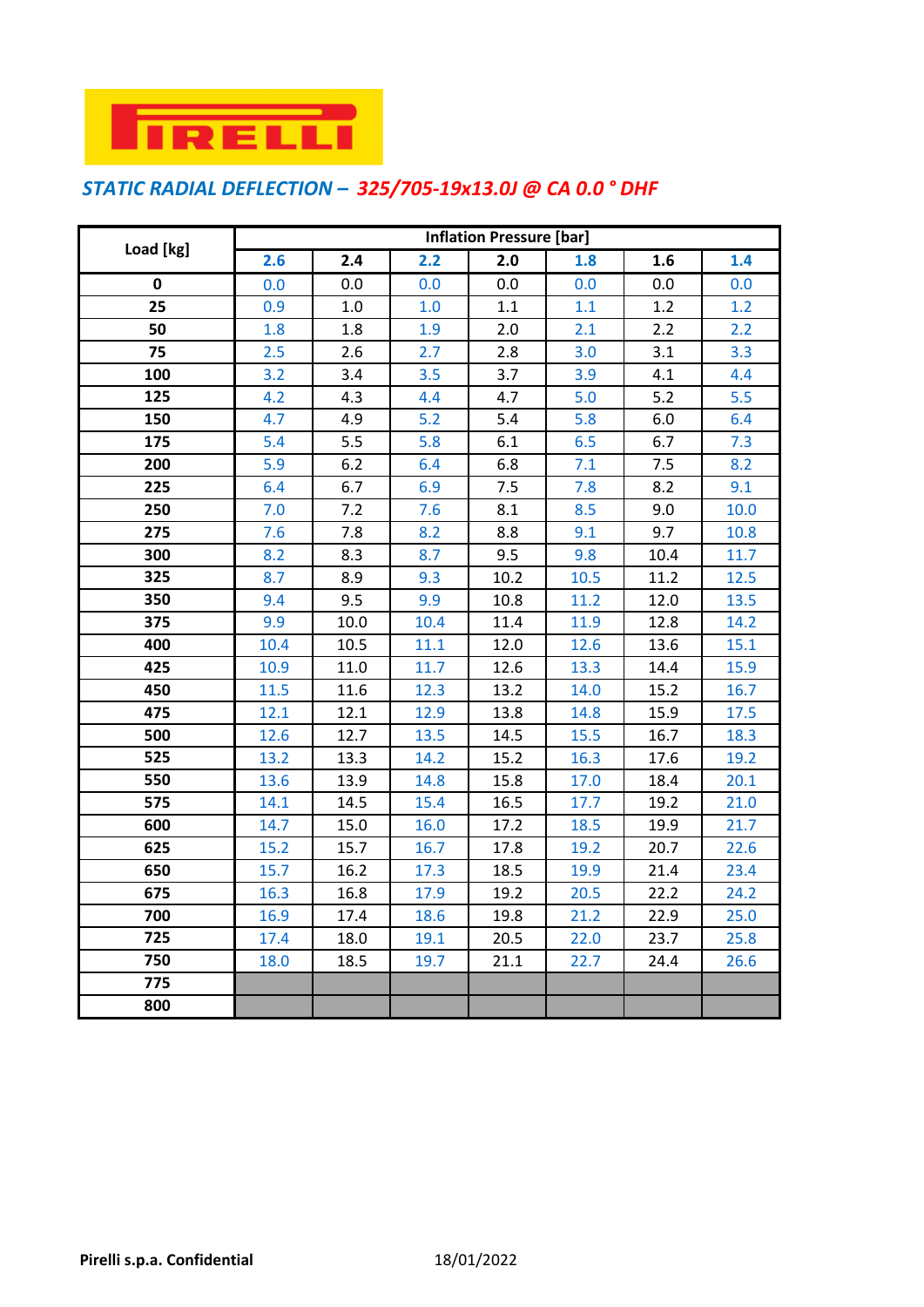

### *STATIC RADIAL DEFLECTION – 325/705-19x13.0J @ CA 0.0° DHF*

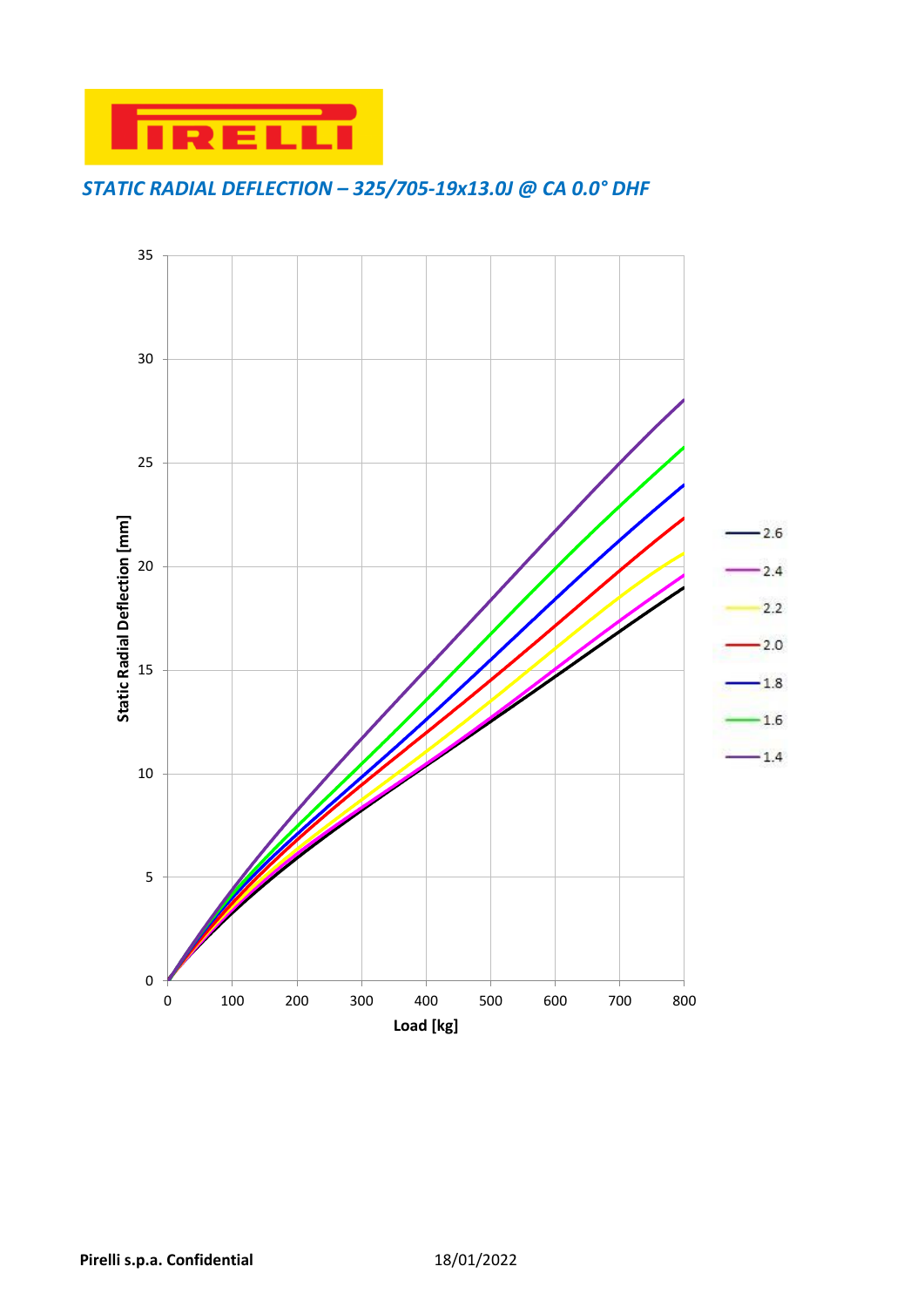

#### *STATIC RADIAL DEFLECTION – 325/705-19x13.0J @ CA -3.0 ° DHF*

|           | <b>Inflation Pressure [bar]</b> |      |      |      |      |      |      |  |  |
|-----------|---------------------------------|------|------|------|------|------|------|--|--|
| Load [kg] | 2.6                             | 2.4  | 2.2  | 2.0  | 1.8  | 1.6  | 1.4  |  |  |
| 0         | 0.0                             | 0.0  | 0.0  | 0.0  | 0.0  | 0.0  | 0.0  |  |  |
| 25        | 1.1                             | 1.2  | 1.1  | 1.2  | 1.2  | 1.2  | 1.3  |  |  |
| 50        | 2.0                             | 2.2  | 2.2  | 2.2  | 2.4  | 2.5  | 2.7  |  |  |
| 75        | 2.9                             | 3.1  | 3.1  | 3.2  | 3.4  | 3.6  | 3.9  |  |  |
| 100       | 3.8                             | 3.9  | 4.1  | 4.3  | 4.5  | 4.8  | 5.1  |  |  |
| 125       | 4.7                             | 4.9  | 5.1  | 5.4  | 5.6  | 5.9  | 6.4  |  |  |
| 150       | 5.5                             | 5.7  | 5.9  | 6.2  | 6.6  | 6.9  | 7.4  |  |  |
| 175       | 6.2                             | 6.4  | 6.7  | 7.0  | 7.4  | 7.8  | 8.4  |  |  |
| 200       | 6.8                             | 7.1  | 7.4  | 7.7  | 8.2  | 8.7  | 9.4  |  |  |
| 225       | 7.5                             | 7.8  | 8.1  | 8.4  | 9.0  | 9.5  | 10.3 |  |  |
| 250       | 8.1                             | 8.5  | 8.8  | 9.2  | 9.9  | 10.4 | 11.2 |  |  |
| 275       | 8.8                             | 9.2  | 9.6  | 10.0 | 10.6 | 11.3 | 12.2 |  |  |
| 300       | 9.5                             | 9.8  | 10.2 | 10.7 | 11.4 | 12.2 | 13.2 |  |  |
| 325       | 10.0                            | 10.5 | 10.9 | 11.5 | 12.2 | 13.0 | 14.1 |  |  |
| 350       | 10.7                            | 11.1 | 11.6 | 12.2 | 13.0 | 13.9 | 14.9 |  |  |
| 375       | 11.3                            | 11.7 | 12.3 | 13.0 | 13.8 | 14.7 | 15.9 |  |  |
| 400       | 11.9                            | 12.4 | 12.9 | 13.6 | 14.5 | 15.4 | 16.7 |  |  |
| 425       | 12.5                            | 13.0 | 13.6 | 14.3 | 15.2 | 16.2 | 17.5 |  |  |
| 450       | 13.1                            | 13.6 | 14.2 | 14.9 | 15.9 | 16.9 | 18.4 |  |  |
| 475       | 13.7                            | 14.2 | 14.9 | 15.5 | 16.5 | 17.7 | 19.2 |  |  |
| 500       | 14.2                            | 14.7 | 15.4 | 16.2 | 17.2 | 18.5 | 20.1 |  |  |
| 525       | 14.8                            | 15.3 | 16.0 | 16.8 | 17.9 | 19.2 | 21.0 |  |  |
| 550       | 15.2                            | 15.9 | 16.6 | 17.5 | 18.7 | 20.0 | 21.8 |  |  |
| 575       | 15.8                            | 16.5 | 17.2 | 18.2 | 19.4 | 20.9 | 22.7 |  |  |
| 600       | 16.3                            | 17.0 | 17.9 | 18.8 | 20.1 | 21.6 | 23.4 |  |  |
| 625       | 16.9                            | 17.6 | 18.5 | 19.5 | 20.8 | 22.4 | 24.4 |  |  |
| 650       | 17.4                            | 18.2 | 19.1 | 20.1 | 21.5 | 23.1 | 25.1 |  |  |
| 675       | 18.0                            | 18.7 | 19.6 | 20.7 | 22.2 | 23.9 | 26.0 |  |  |
| 700       | 18.5                            | 19.3 | 20.3 | 21.4 | 22.9 | 24.6 | 26.9 |  |  |
| 725       | 19.1                            | 19.9 | 20.9 | 22.0 | 23.6 | 25.4 | 27.7 |  |  |
| 750       | 19.7                            | 20.5 | 21.5 | 22.7 | 24.3 | 26.1 | 28.6 |  |  |
| 775       |                                 |      |      |      |      |      |      |  |  |
| 800       |                                 |      |      |      |      |      |      |  |  |